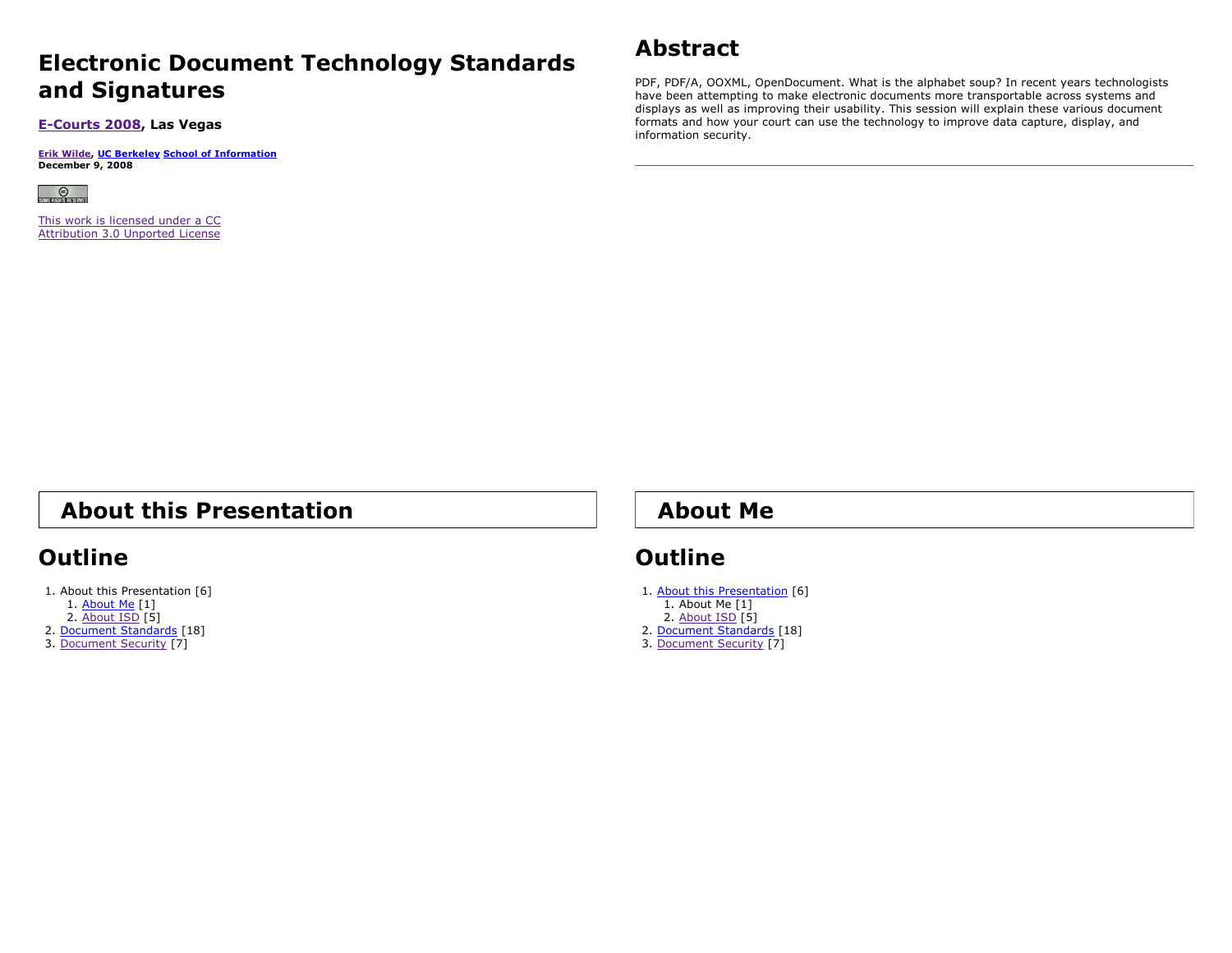## **About Me**

- Computer Science at Technical University of Berlin (TUB) (88-91)
- Ph.D. at ETH Zürich (92-97)
- Post-Doc at **ICSI**, Berkeley (97/98)
- Various activities back in Switzerland (98-06)
	- o teaching at ETH Zürich and FHNW o working as independent consultant (training, courses, consulting) research in <u>various XML-related areas</u>
- Professor at the School of Information (since Fall 2006)
- Technical Director of the Information and Service Design (ISD) program

# **About ISD**

# **Outline**

- 1. <u>About this Presentation</u> [6] 1. <u>About Me</u> [1] 2. About ISD [5] 2. <u>Document Standards</u> [18]
- 3. Document Security [7]

## **Information and Service Design (ISD)**

#### • Part of UC Berkeley's School of Information

- Connecting our students with real-world scenarios and projects
- "Building Stuff That Actually Works"
- getting involved in project management and associated challenges
- understanding the real-world challenges of information modeling
- Focus on open information systems and open information access
- "usability" and "accessibility" should become terms beyond the UI realm Example areas of ISD interest
	- e-Books beyond "iTunes for books": open formats, flexible reuse open data for field researchers: sharing information as simply as possible location on the Web: how to turn the Web into a location-aware system

## **Information-Intensive Applications**

- Traditional enterprise IT solutions have limits o built for long life-cycles of deployed system architectures o built for integration of existing systems into a unified landscape
- Many enterprise IT solutions cannot keep up very well o by definition, they never completely fail
	- o they dictate the shape and direction of information flows
- The Web is by far the biggest information system that ever existed o built around an astonishingly primitive data model
	- $\circ$  the simplicity is not a deficiency, it is a feature
	- everybody can cooperate as long as there is minimal agreement o the Web's architectural principle can be reused for enterprise IT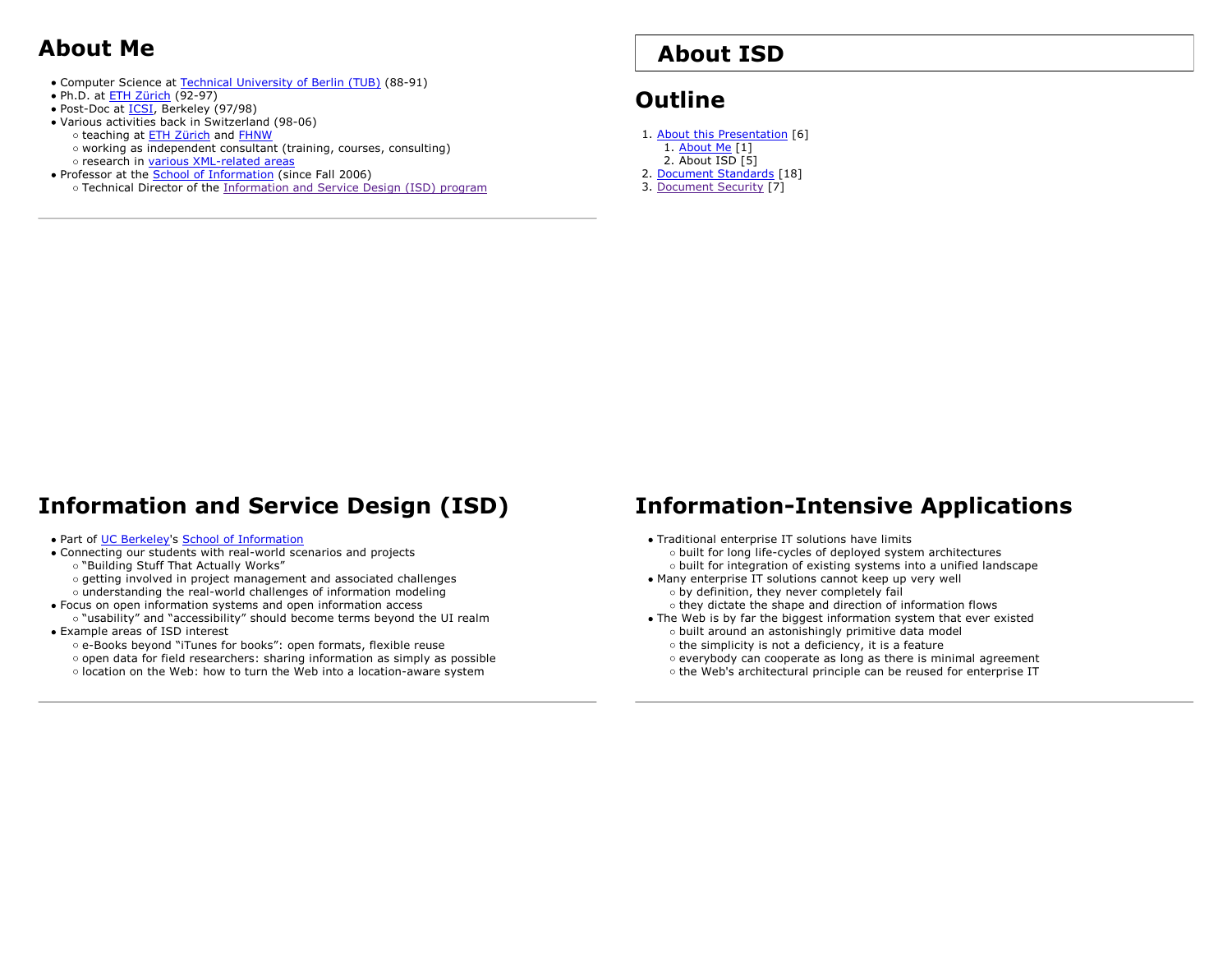## **Project: Environmental Data**

- Government agencies collect and manage a lot of environmental data some of it is accessible in historical or current archiveso some of it is permanently produced by sensors
- Large-scale data aggregation presents various challenges implementation issues of sensor deployment and management  $\circ$  organization issues of classifying and grouping sensors access issues of being able to access subsets of the available data policy issues of sensible data and possible access restrictions
- Web architecture presents a proven path for large-scale systems o built on loose coupling and cooperation rather than integration  $\circ$  built on a different architecture than traditional enterprise IT

## **Project: Justice and the Criminal Record**

- Criminal records are important for background checks companies collect information and are re-sellers  $\circ$  there is no expiration date for this information
- Criminal record information changes in important ways o new entry: important for background check (false negative) expunged entry: not critical for background check (false positive) little business incentives for companies to properly delete entries
- Information accessibility can introduce new challenges o how to hold people accountable for providing outdated data o how to create incentives for properly updating data

#### **Dream Project: Services, not Sites**

#### Government agencies should provide services, not sites

- Sites are hard to build and hard to maintain often built with specific use cases in mind o technology evolves and sites must be maintained to keep up
- Sites get in the way of services  $\circ$  often service access is possible only through a site
- Services provide all the necessary information exposing what the public has paid for o not spending public money for building interfaces
- Policy issues around service design and information usage o information licenses must be developed to avoid data rot o "eat your own dogfood" is a good start, but not sufficient (tastes differ)

#### **Document Standards**

#### **Outline**

- 1. <u>About this Presentation</u> [6]
- 2. Document Standards [18]
	- 1. Application-Independent Formats [10]
	- 2. Application-Specific Formats [6]
- 3. Document Security [7]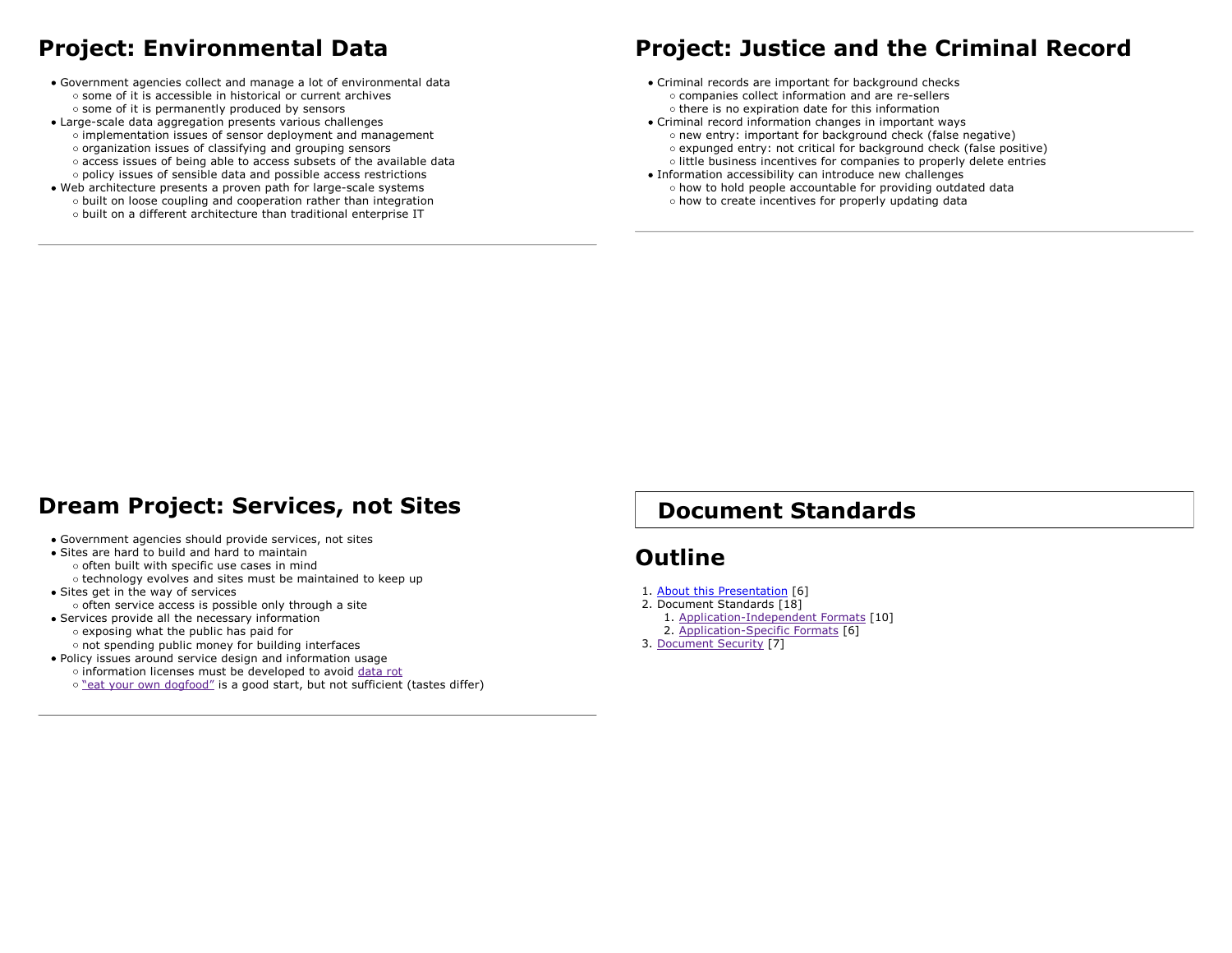#### **REST**

- The Web is built on *Representational State Transfer (REST) resources* are the "units of interest" in any REST design peers interact by exchanging *representations of resources* interactions can only use a *small number of predefined verbs* (4 in HTTP) state transitions are using *hypertext as the engine of application state*
- Documents often are the core part of a RESTful system architecture o the only absolute core part of REST is identification (URIs) communications are often based on HTTP(-S)
	- representations often use HTML or some XML vocabulary
	- o representations have primacy over functions or interactions

#### **Document Exchange as Business Interactions**

- Traditional enterprise IT is based on integration
	- model the complete system as one big distributed program
	- $\circ$  implement the system using some distributed programming environment
	- $\circ$  programming is based on the abstraction of building one big system
- Web architecture is based on cooperation
	- o there is no overarching model, there are only local models
	- peers can interact by exchanging information about resources
	- cooperation is achieved by agreeing on representations of resources
	- o there should be no assumptions about availability, links can always break
- Names for the debate: "REST vs. SOAP" or "REST vs. WS-\*"
- This is an ongoing debate and will not go away anytime soon

## **Application-Independent Formats**

#### **Outline**

- 1. <u>About this Presentation</u> [6]
- 2. <u>Document Standards</u> [18]
	- 1. Application-Independent Formats [10]
	- 2. Application-Specific Formats [6]
- 3. Document Security [7]

#### **History of Document Interchange**

- Plain text and structured text
	- plain text only needs agreement on a common character set (e.g., ASCII or Unicode)
	- first data formats were *comma-delimited* or *tab-delimited* structures
	- *SGML (Standard Generalized Markup Language)* was the first open document format
- XML (Extensible Markup Language) streamlined SGML to become usable on the Web *Document formats* vs. *data formats*
	- *data formats* represent database-like structures (e.g., UML or ER)
	- *document formats* represent narrative documents structures
	- many existing document collections use something in the middle
	- many applications need something in the middle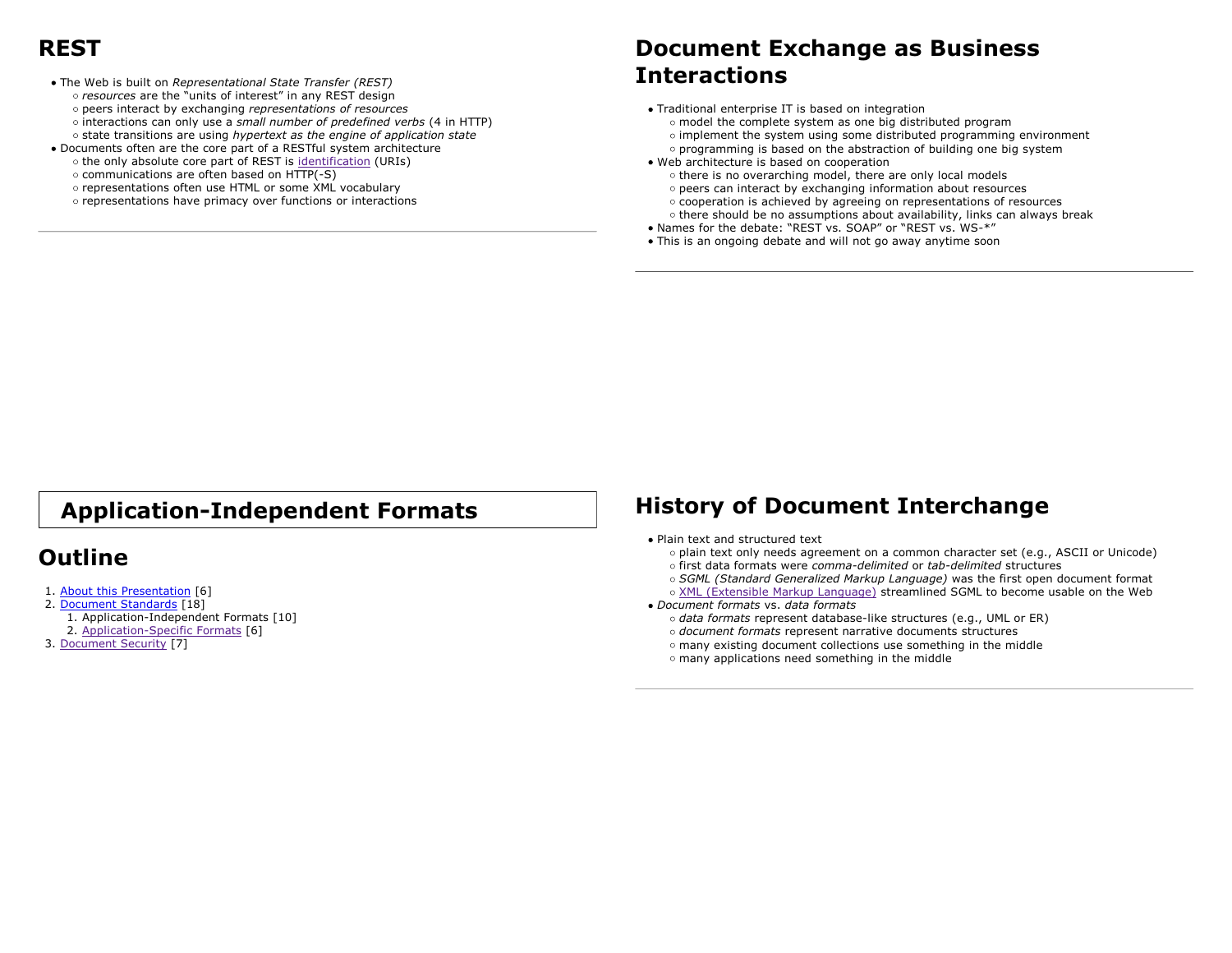#### **Structured Documents**

- Most real-world data is *semi-structured* or *unstructured* documents use titles, paragraphs, lists, and tables o documents do not mark up person names, place names, ... *Natural Language Processing (NLP)* tries to extract structures
- IT people want structured data, users often don't like forms building good UIs is one of the core tasks for acceptance badly designed data entry is sabotaged and produces garbage o provide feedback about the benefits of good data
- XML is a language for building languages, *but don't do it* XML does not define any semantics (i.e., it only defines structures) XML supports semi-structured data (supporting incremental refinement) vocabularies define structure and semantics of *XML document types* vocabularies may provide/use *modules*, thereby allowing flexible reuse

## **HTML**

- HTML is the standard document format on the Web
- Microformats can be used to improve document semantics earlier microformats were not based on a common syntax *RDFa* (October 2008) provides a standardized syntax
- Why HTML often is not even considered as a document format designed for logical structures, so rendering depends on clients  $\circ$  designed for continuous display, so paged content is not a natural fit  $\circ$  poor print support in regular browsers (problem of CSS and bad browser support)
- Why HTML should be considered as a document format  $\circ$  focus on content structures rather than rendering
	- o easy to adapt to a wide variety of clients
	- printing problem can be solved with custom print processing

#### **PDF**

- *Portable Document Format (PDF)* evolved from a printer language based on *PostScript*, a page description language for printers removed some programming features, added a lot of file format features
- *Acrobat Reader* as a free product made PDF successful o the "give away the reader, charge for the writer" strategy
- PDF has become a complex and complicated specification successful commercial products add features, which add data format complexity backwards compatibility almost always means that no features will be removed
- Microsoft wants a piece of the pie with its *XML Paper Specification (XPS)*
- PDF 1.7 is the latest version (implemented by Acrobat 9.0) published by ISO as *ISO 32000-1:2008* in November 2008

# **PDF Data**

- PDF has evolved into a multimedia container format
	- o support for various media types such as images, audio, and video
	- PDF forms allow interactive forms to be created and filled out
	- o scripting can be used to further support interactive PDF
	- extensions allow 3D models to be embedded into PDF
- Text can also appear in a variety of ways
	- embedded images from scanning processes may only show text images
	- *Optical Character Recognition (OCR)* may result in poorly recognized characters
	- formatting software might include rendered characters (e.g., "fi" vs. "fi") o formatted text might use non-embedded fonts
- rendering PDF is a challenging task
- searching PDF might be difficult or impossible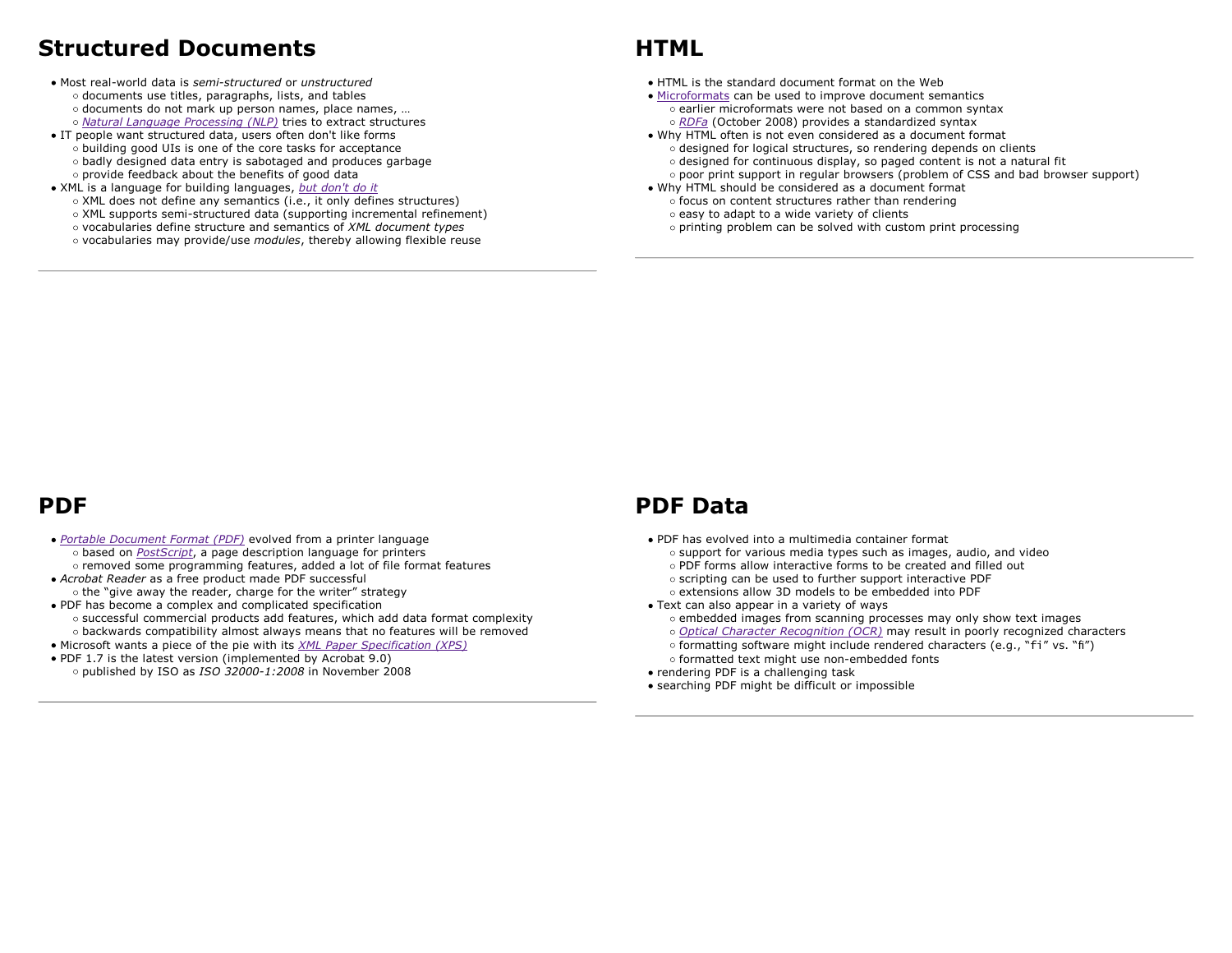# **PDF Metadata**

- *Metadata (data about data)* is essential for document management o it can be managed as an integral part of documents it can be managed externally by having *metadata records*
- External metadata allows unified rules for metadata management o the same metadata can be captured for all resources o works for resource types with no metadata capabilities (e.g., books)
- Embedded metadata creates self-contained documents
- o packaging issues become easier flexible embedded metadata formats support user-defined metadata models
- PDF supports various kinds of embedded metadata earlier versions had a small set of hardcoded metadata fields*Extensible Metadata Platform (XMP)* for extensible metadata (since PDF 1.4)

# **PDF/X**

- ISO-standardized PDF profile for pre-print document exchange o focus on high fidelity rendering of PDF documents color spaces must be specified (important for printing) all fonts must be embedded
- various boxes must be defined for specifying the print area
- PDF/X is not a good choice for non-production workflows  $\circ$  often very specific for one publishing workflow no constraints that focus on document management properties

# **PDF/A**

- ISO-standardized PDF profile for archiving PDF documents o focus on long-term archiving of PDF documents color spaces must be specified (important for printing)
	- all fonts must be embedded
	- audio/video content and scripting are not allowed
- PDF/A is a good choice for archiving workflows documents should be verified before accepting them as PDF/A minimal amount of metadata must be embedded
- PDF/A-1b only focuses on the visual appearance of a document o scanned pages can be contained as images only
- PDF/A-1a also focuses on the content of a document *tagged PDF* supports searching and repurposing of document contents

#### **OpenDocument (ODF)**

- Developed as the native format for *OpenOffice*
- Standardized by ISO as ISO/IEC 26300:2006
- Main starting point was the need for an open office format Microsoft's Office products used undocumented file formats document management should be based on documents, not products
- ODF's success forced Microsoft to open the Office file formats
	- in 2005, Massachusetts stated that open formats should be used for public data o in 2007, Massachusetts added OOXML to the list of approved formats
- Disadvantages of ODF
	- o not as widely supported (but getting there)
	- currently no standardized digital signature format (ODF 1.2)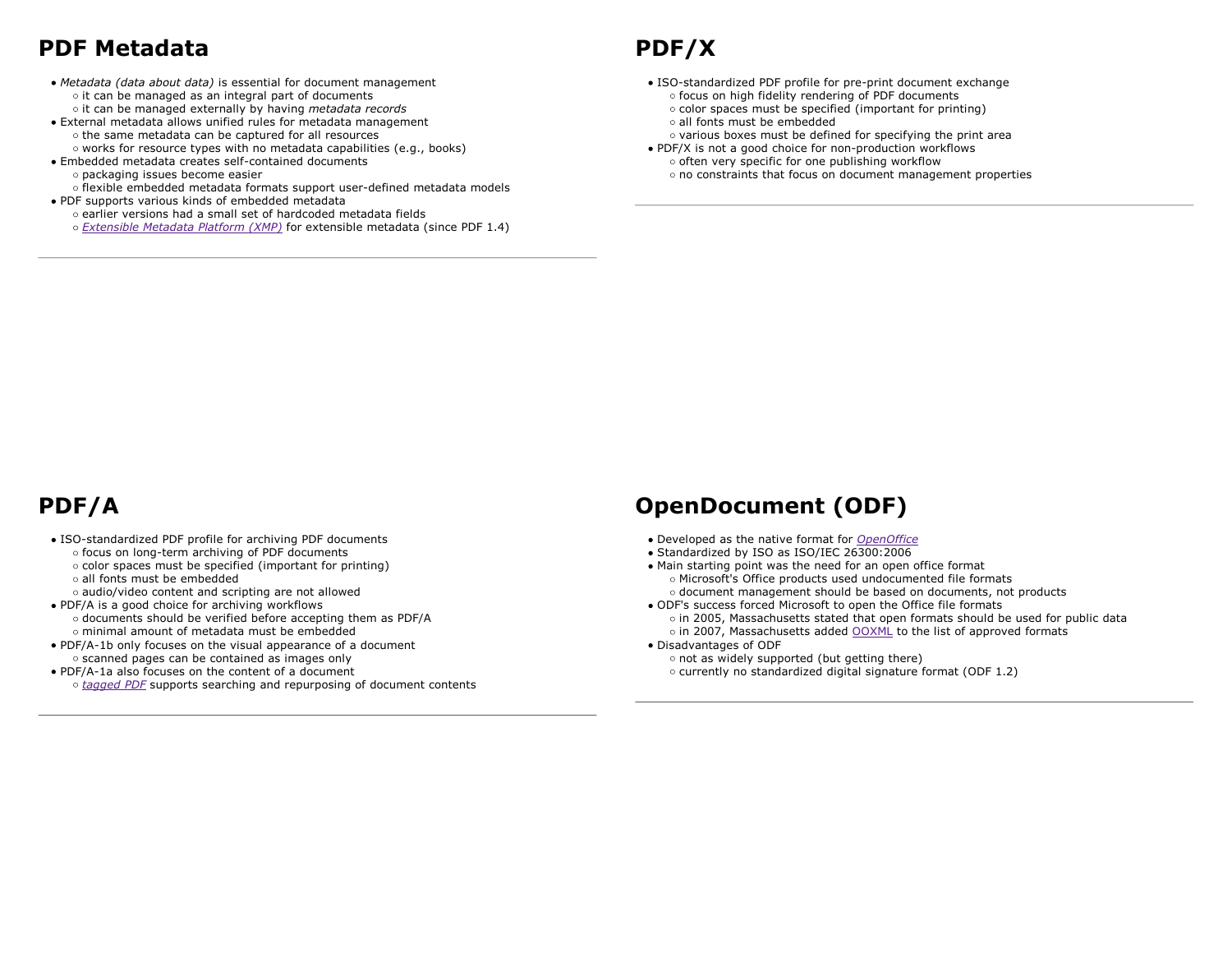# **OOXML**

- Microsoft started OOXML as a response to ODF's challenge
- OOXML was blessed by **ECMA** (XPS uses the same strategy) ECMA is often used as a simple first step in standardization
	- ECMA-approved specs can be fast-tracked in ISO
	- Microsoft's tactics caused a lot of controversy among experts
- OOXML is a compressed package of various resources
	- the *Open Packaging Conventions (OPC)* create an archive of all resources OOXML is a structured archive with conventions for its contents
- Disadvantages of OOXML
	- 6'500 pages of file format specification
	- many redundancies for historical reasons (e.g., three different table models)
	- o the document XML format is not easy to process

# **Application-Specific Formats**

# **Outline**

- 1. <u>About this Presentation</u> [6]
- 2. <u>Document Standards</u> [18]
	- 1. Application-Independent Formats [10] 2. Application-Specific Formats [6]
- 3. Document Security [7]

# **Why Use XML?**

#### Because you want to share data o share it in a format which is widely used and easy to use enable others to use it on various platforms with existing tools

- Because you want to share data cheaply  $\circ$  it is easier to use XML than to invent something new
	- $\circ$  it is even easier to use an existing XML schema than to invent a new one

Because you want to share data openly  $\circ$  if you invent new formats, people must process them  $\circ$  avoid applying the "security through obscurity" principle inadvertently application-specific processing should be deferred to higher layers

# **Is XML Self-Describing?**

- XML is often said to be "self-describing" many people think this is the same as "self-explanatory" o the catch is what exactly it is you refer to by "describing"
- Database data cannot live without a database
	- o database data is simply content, the structure is provided by a DBMS
	- XML documents have their structure encoded within them
- compared to database data, XML in fact is "self-describing" What is the gap between "self-describing" and "self-explanatory"?
- $\circ$  it is impossible to find out how the document could be modified  $\circ$  there are no semantics associated with neither structure nor content so "self-describing" means, you can guess a lot, but you maybe wrong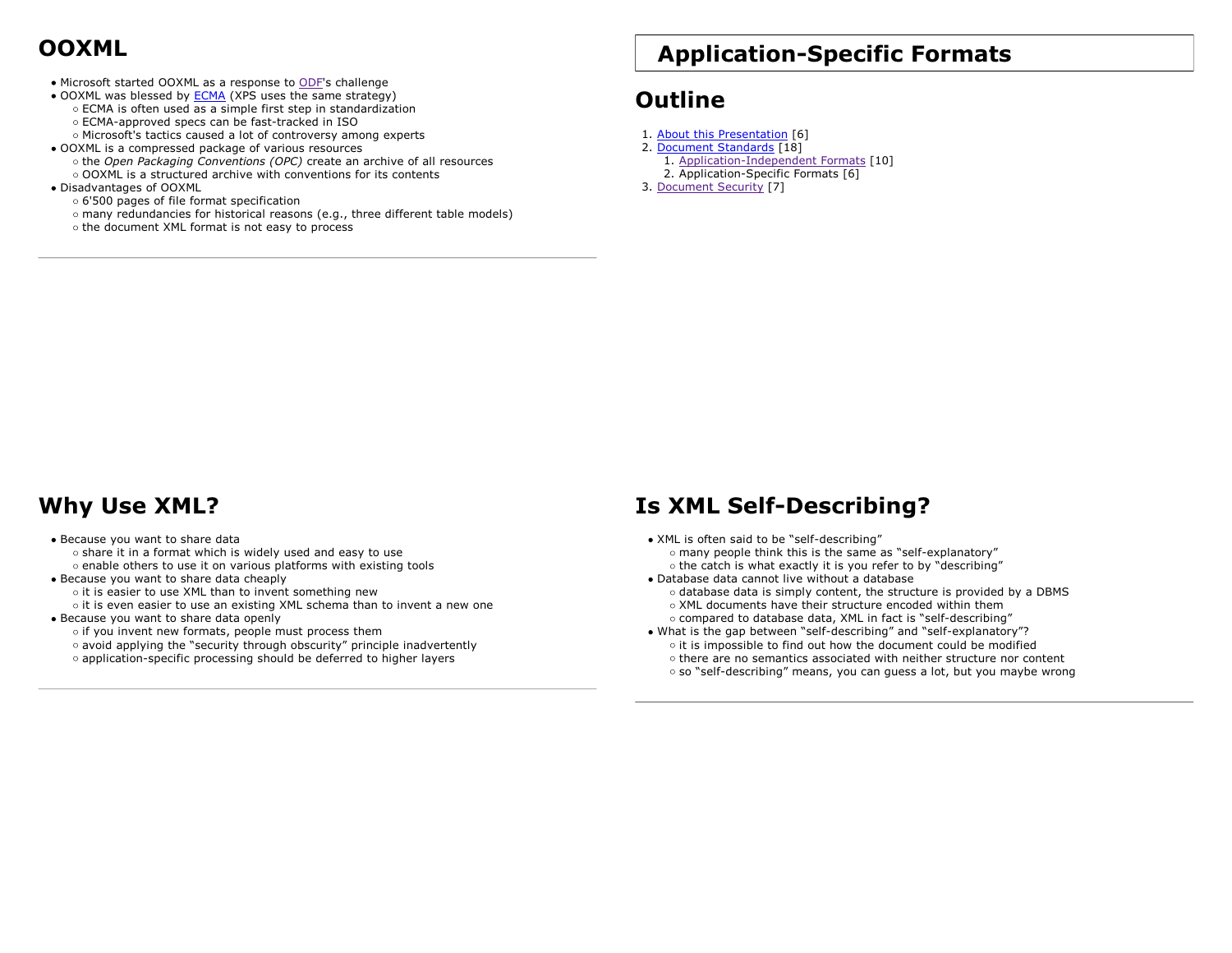# **XML is Syntax**

XML documents can use a wide array of characters. They are defined by Unicode, which currently (Version 5.0) defines more than 100'000 characters (#100'000 added in 2005).

<?xml version="1.0" encoding="UTF-8"?> <JAPANESE>

```
<TITLE>専門家リスト </TITLE>
<ITEM>アシム・アブドゥラー氏(コマースネット事務局長)</ITEM>
<ITEM>アラン・A・メッコラー氏(メッコラーメディア会長兼CEO)</ITEM>
<ITEM>アラン・サルディッチ氏(メトリコムディレクター)</ITEM>
<ITEM>ウィスター・ウォルコット氏(パイロットネットワーク・サービシズ副社長)</ITEM>
<ITEM>·エリック·リンゲワルド氏(ビー·インク副社長)</ITEM>
<ITEM>ジェームス・L・バークスデール氏(ネットスケープ・コミュニケーションズ社長)</ITEM>
</JAPANESE>japanese1.xml
```
<?xml version="1.0" encoding="UTF-8"?> <文書 改訂日付="1999年3月1日"> <題>サンプル</題> <段落>これはサンプル文書です。</段落> <!-- コメント --> <段落>会社名</段落> <図面 図面実体名="サンプル" /> </文書>japanese2.xml

# **XML is Character-Based**

- XML is *not* a binary format, it is
- "binary structures" cannot (or rather should not) be described using XML
- Multimedia formats often are binary image formats such as GIF, JPEG, and PNG audio formats such as MP3 and AAC
	- video formats such as MPEG4 and H.264
- But: multimedia also uses many XML formats
	- vector graphics formats such as *Scalable Vector Graphics (SVG) Synchronized Multimedia Integration Language (SMIL)* for describing presentations

# **XML is a Syntax for Trees**

- Not all data is easily represented by trees o overlapping markup (multiple "views" of the same content) o graph-like structures which are less constrained than trees
- What is it that you have in your tree? XML encodes a structure purely on the syntactic level
	- o what the structures mean is in no way described by XML
	- XML structures must be accompanied by semantic descriptions

#### **XML Usages**

- XML can be used in different ways
	- people should be able to use your XML directly using standard tools o if they *absolutely need* a set of special tools, something is wrong
	-
- XML is hip, so everybody wants to use it
	- many things have been created ad-hoc and without much planning
	- o if you start something which is XML-based, use XML responsibly
	- o if you have to use some "bad XML", complain about it
- Finding the balance can be hard
	- XML is great for prototyping and experiments
	- once you decide to redesign your XML, it may be too late
	- *XML documents* may be short-lived, *XML schemas* are definitely not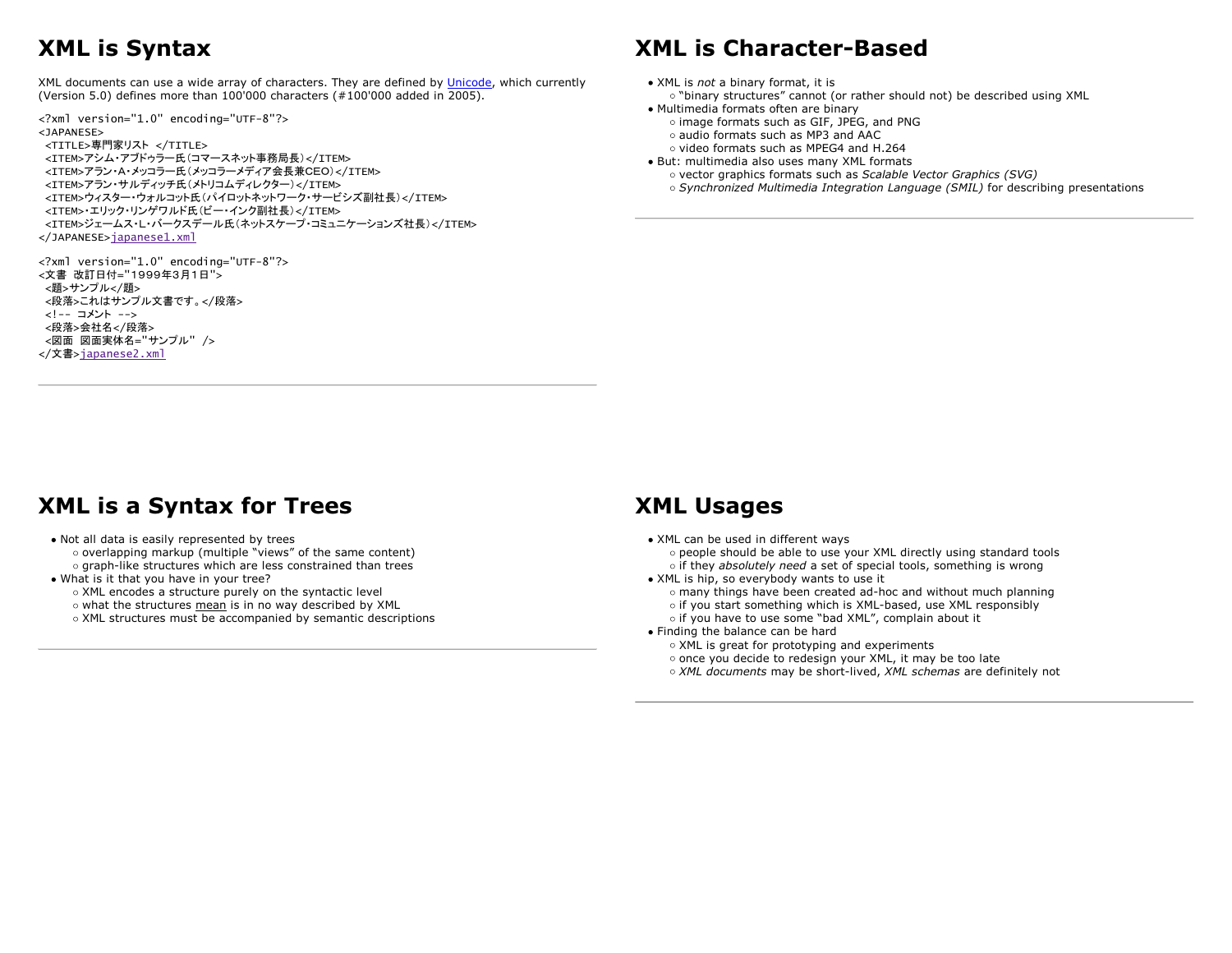#### **Document Security**

#### **Outline**

- 1. <u>About this Presentation</u> [6]
- 2. <u>Document Standards</u> [18]
- 3. Document Security [7]
	- 1. <u>One-Way Function</u> [2] 2. <u>Digital Signature</u> [4]

# **Identity**

- Identity is a central hub of any IT security
	- *identity* is established by associating digital identities with real entities identities can be *grouped* and they can have *assigned roles*
	- *authentication* is the process of verifying an identity claim
	- *access control* can be based on *identities*, *groups*, or *roles*
	- *authorization* is the process of providing access to a controlled resource
- *Authentication* is one of the tough problems of IT security *usernames* and *passwords* are commonly used additional cues (smartcards, images, biometrics) may be used *security questions* often are a bad idea for establishing identity
- Almost all IT security revolves around some "digital identity" users find many ways around inconvenient security implementations

# **One-Way Function**

#### **Outline**

- 1. <u>About this Presentation</u> [6]
- 2. <u>Document Standards</u> [18]
- 3. <u>Document Security</u> [7]
	- 1. One-Way Function [2] 2. <u>Digital Signature</u> [4]

## **Essence of Data**

- Hashes (or *message digests*) are a well-known principle in computer science o fast to compute (the goal is to make data handling more efficient) o few collisions (there are always collisions because of the smaller size) *checksums* and *Cyclic Redundancy Check (CRC)* are popular hashes
- One-way functions are cryptographically safe hashes o not just for detecting errors, but also for preventing tampering often referred to as *cryptographic hash* or *digital fingerprint*
- One-way functions must satisfy some additional criteria o it must be very hard to find an input producing a given output o it must be very hard to find two inputs producing the same output ("collision")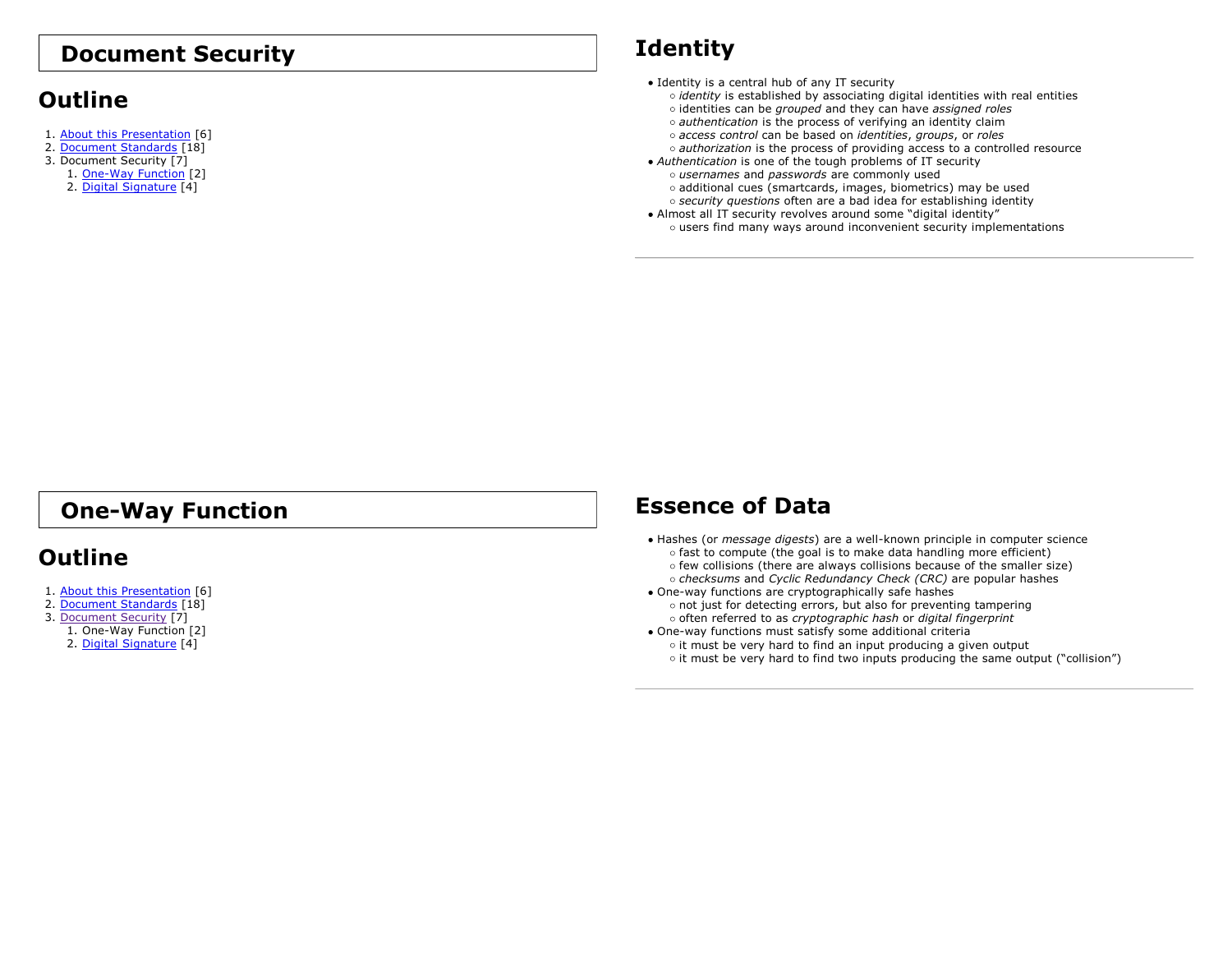

# **Reducing Data Digital Signature**

#### **Outline**

- 1. <u>About this Presentation</u> [6]
- 2. <u>Document Standards</u> [18] 3. <u>Document Security</u> [7] 1. <u>One-Way Function</u> [2] 2. Digital Signature [4]

## **Encrypted Fingerprints**

#### Hashes are used to check data integrity

- One-Way Functions are used to check data integrity securely o it is not possible to reverse engineer data for a given hash
- Signed hashes can be used to ensure data authenticity o if the hash sum is signed, it cannot be changed  $\circ$  if the data is changed, its hash will not match the signed hash
- Digital signatures work as long as the hash can be securely signed  $\circ$  there must be a trusted Identity for verifying the hash signature

#### **Certificate**

- Certificates are digital signatures issued by a trusted party most digital signatures are created with certified public keys this means the digital signature is created based on a digitally signed key
- Who can you trust on the Web?
	- o trust can only start to grow based on initial trust in something
	- many systems come with pre-installed trust (*root certificates*)
	- o certificates from other issuers will cause **browsers to complain**
- Certificates (like domain names) are a very easy way to make money in theory there are different levels of certificates with different levels of identity checking in practice most sites choose the cheapest one that does not produce an error message